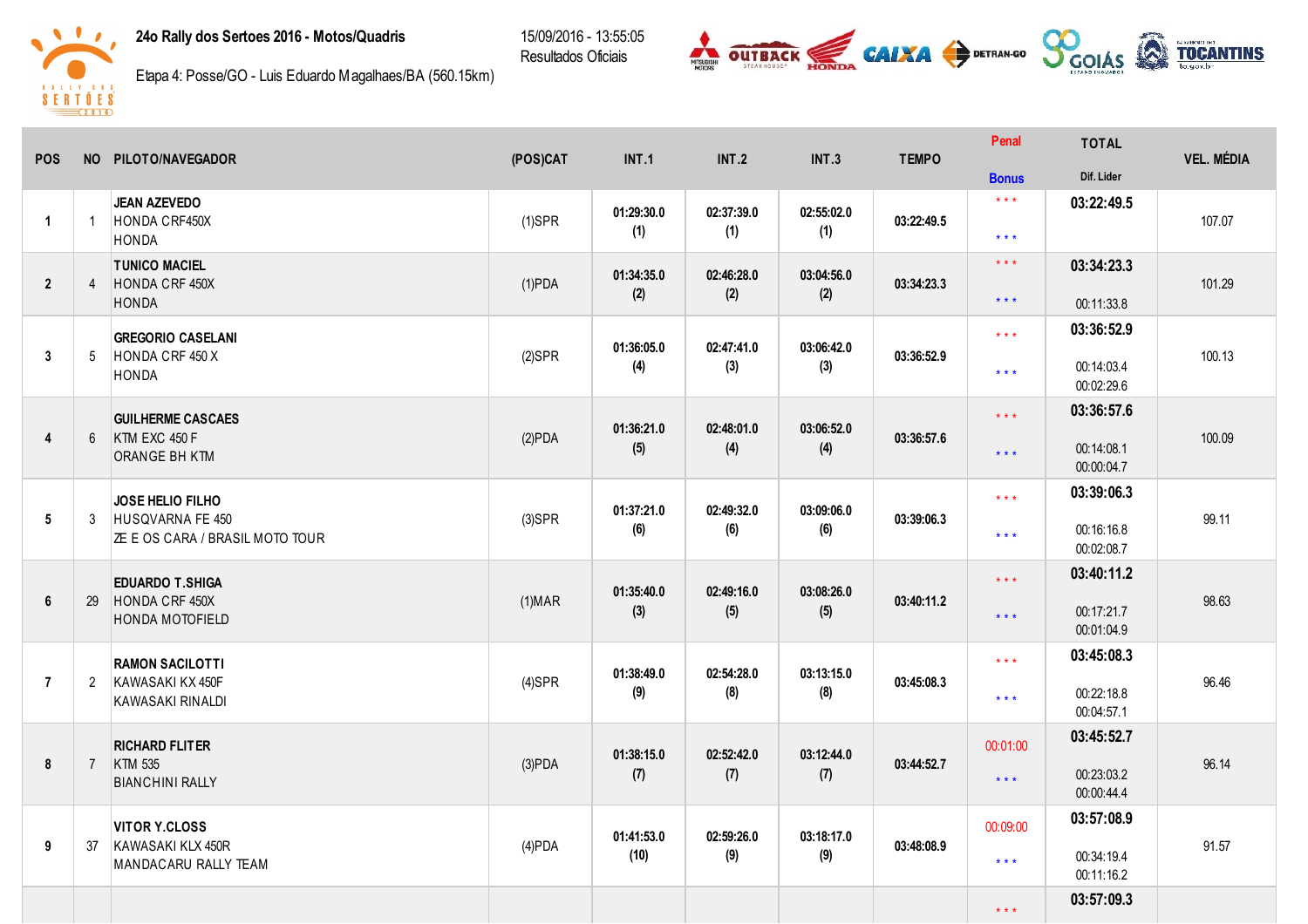| 10 | 26  | <b>RAMI SFREDO</b><br>HONDA CRF 450X<br>SFREDO RACING TEAM                 | (2) <b>MAR</b> | 01:38:23.0<br>(8)  | 03:00:40.0<br>(10) | 03:23:19.0<br>(11) | 03:57:09.3 | $***$                                              | 00:34:19.8<br>00:00:00.4               | 91.57 |
|----|-----|----------------------------------------------------------------------------|----------------|--------------------|--------------------|--------------------|------------|----------------------------------------------------|----------------------------------------|-------|
| 11 | 42  | <b>EZAIR RODRIGO BOSSA</b><br>HONDA CRF 450X<br>MANDACARU RALLY TEAM       | (3) <b>MAP</b> | 01:47:54.0<br>(15) | 03:02:40.0<br>(11) | 03:22:36.0<br>(10) | 03:52:31.4 | 00:08:42<br>$\star\star\star$                      | 04:01:13.4<br>00:38:23.9<br>00:04:04.1 | 90.03 |
| 12 | 44  | <b>RONALDO IMAY</b><br><b>KTM XC-W 450</b><br>O BOTICARIO RALLY            | $(1)$ OV45     | 01:50:23.0<br>(17) | 03:08:53.0<br>(13) | 03:30:27.0<br>(13) | 04:03:10.8 | $\star\star\star$<br>$***$                         | 04:03:10.8<br>00:40:21.3<br>00:01:57.4 | 89.3  |
| 13 | 101 | <b>MARCELO MEDEIROS</b><br>YAMAHA RAPTOR<br><b>TAGUATUR RACING</b>         | (1)QDR         | 01:46:44.0<br>(13) | 03:06:15.0<br>(12) | 03:28:06.0<br>(12) | 04:04:01.3 | $\star \star \star$<br>$***$                       | 04:04:01.3<br>00:41:11.8<br>00:00:50.5 | 88.99 |
| 14 |     | <b>RAFAEL MILAN</b><br>12 HUSABERG FE 501<br><b>BRASIL MOTO TOUR</b>       | $(5)$ PDA      | 01:54:46.0<br>(23) | 03:13:44.0<br>(16) | 03:34:33.0<br>(15) | 04:08:30.4 | $***$<br>$\star$ $\star$ $\star$                   | 04:08:30.4<br>00:45:40.9<br>00:04:29.1 | 87.39 |
| 15 | 8   | <b>JULIO BISSINHO</b><br>HONDA CRF 230<br><b>HONDA MOTOFIELD</b>           | $(1)$ CRF      | 01:52:40.0<br>(19) | 03:17:02.0<br>(18) | 03:39:42.0<br>(17) | 04:16:50.4 | $***$<br>$***$                                     | 04:16:50.4<br>00:54:00.9<br>00:08:20.0 | 84.55 |
| 16 | 33  | <b>MARISERGIO F. KONS</b><br>YAMAHA WR<br>YAMAHA RINALDI RALLY TEAM        | $(2)$ OV45     | 01:53:14.0<br>(22) | 03:17:02.0<br>(19) | 03:40:25.0<br>(18) | 04:16:51.4 | $***$<br>$\star \star \star$                       | 04:16:51.4<br>00:54:01.9<br>00:00:01.0 | 84.55 |
| 17 | 47  | <b>LUCIANO GOMES</b><br>YAMAHA WR450F<br>YAMAHA RINALDI RALLY TEAM         | (4) <b>MAR</b> | 01:53:01.0<br>(21) | 03:15:15.0<br>(18) | 03:44:13.0<br>(22) | 04:18:26.5 | $\star$ $\star$ $\star$<br>$\star$ $\star$ $\star$ | 04:18:26.5<br>00:55:37.0<br>00:01:35.1 | 84.03 |
| 18 |     | <b>ANDRE T.A.SUGUITA</b><br>110 CAN AM RENEGADE<br><b>BIKE BOX RACING</b>  | (2)QDR         | 01:56:52.0<br>(25) | 03:22:16.0<br>(19) | 03:43:17.0<br>(21) | 04:20:46.3 | $\star\star\star$<br>$***$                         | 04:20:46.3<br>00:57:56.8<br>00:02:19.8 | 83.28 |
| 19 |     | <b>DANIEL BARP CREMA</b><br>11 YAMAHA YZF<br>YAMAHA RINALDI RALLY TEAM     | $(5)$ MAR      | 01:45:17.0<br>(12) | 03:10:58.0<br>(17) | 03:35:17.0<br>(16) | 04:20:05.1 | 00:01:00<br>$***$                                  | 04:21:05.1<br>00:58:15.6<br>00:00:18.8 | 83.18 |
| 20 | 38  | <b>ANDRE DE ASSUMPCAO</b><br><b>KTM 450 EXC</b><br><b>BRASIL MOTO TOUR</b> | (6) <b>MAR</b> | 01:56:13.0<br>(24) | 03:24:37.0<br>(22) | 03:47:24.0<br>(25) | 04:23:08.6 | $\star \star \star$<br>$\star$ $\star$ $\star$     | 04:23:08.6<br>01:00:19.1<br>00:02:03.5 | 82.53 |
|    |     |                                                                            |                |                    |                    |                    |            |                                                    | 04:23:20.6                             |       |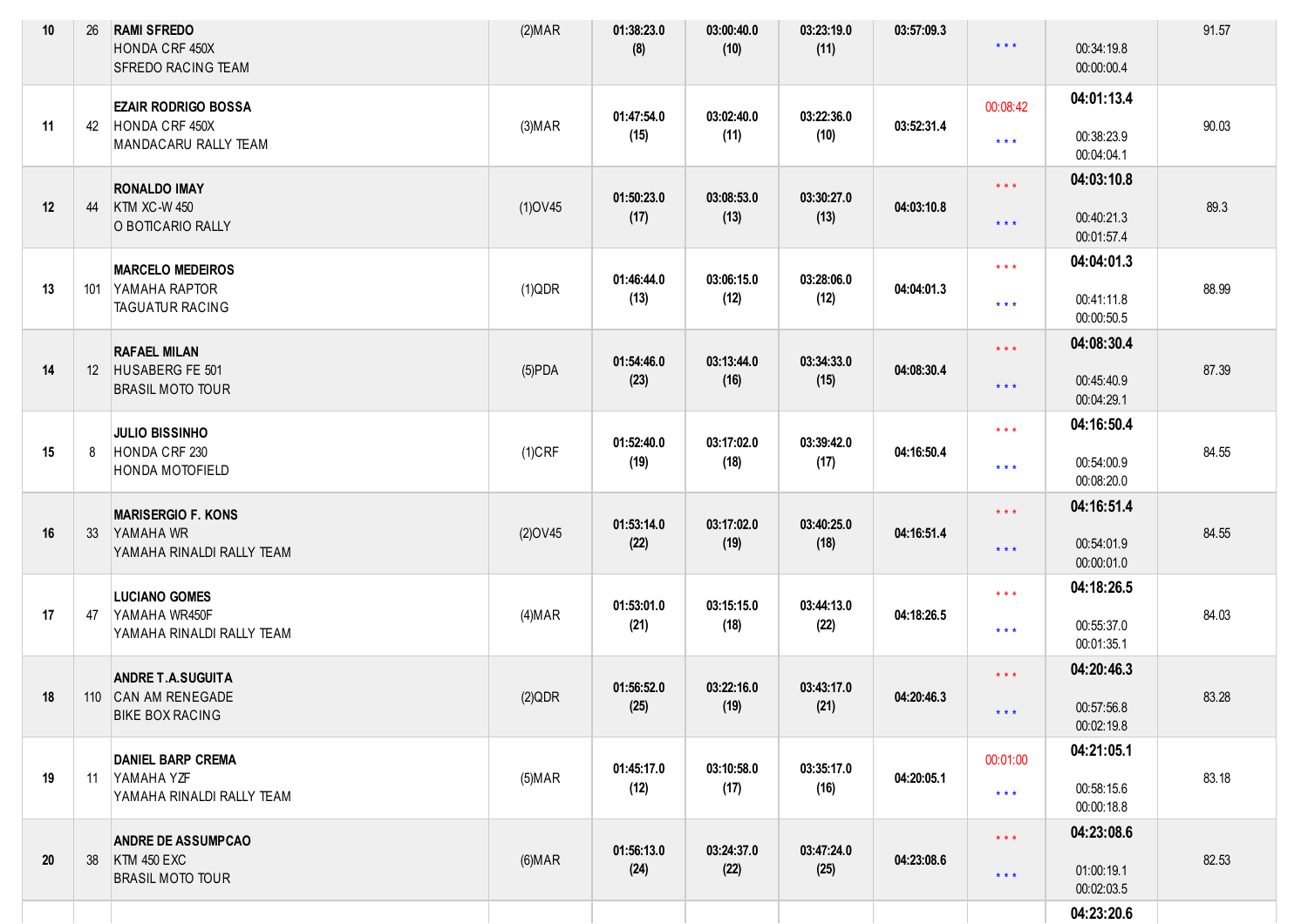| 21 | 102 | PEDRO H.T.COSTA<br>POLARIS SCRAMBLER XP<br>MANDACARU RALLY TEAM          | (3)QDR         | 02:00:38.0<br>(27) | 03:24:39.0<br>(14) | 03:45:50.0<br>(24) | 04:23:20.6 | $\star\star\star$<br>$\star$ $\star$ $\star$ | 01:00:31.1<br>00:00:12.0               | 82.46 |
|----|-----|--------------------------------------------------------------------------|----------------|--------------------|--------------------|--------------------|------------|----------------------------------------------|----------------------------------------|-------|
| 22 |     | <b>DIOGO ZONATO</b><br>108 PROTOTIPO<br><b>ZONARACINGTEAM</b>            | $(4)$ QDR      | 01:52:15.0<br>(18) | 03:17:20.0<br>(24) | 03:41:28.0<br>(19) | 04:24:24.8 | $***$<br>$\star$ $\star$ $\star$             | 04:24:24.8<br>01:01:35.3<br>00:01:04.2 | 82.13 |
| 23 | 39  | <b>LEONARDO DE ALMEIDA</b><br>KAWASAKI KLX450R<br><b>BIKE BOX RACING</b> | $(5)$ SPR      | 02:02:19.0<br>(29) | 03:23:30.0<br>(25) | 03:45:22.0<br>(23) | 04:19:52.5 | 00:06:45<br>$\star\star\star$                | 04:26:37.5<br>01:03:48.0<br>00:02:12.7 | 81.45 |
| 24 | 9   | <b>FLAVIO CATENGA</b><br>HONDA CRF450<br><b>BRASIL MOTO TOUR</b>         | $(6)$ PDA      | 01:49:08.0<br>(16) | 03:20:58.0<br>(20) | 03:42:07.0<br>(20) | 04:14:27.7 | 00:15:00<br>$***$                            | 04:29:27.7<br>01:06:38.2<br>00:02:50.2 | 80.59 |
| 25 | 51  | <b>MARCELO FABRO</b><br>HONDA CRF 230<br>SERRA ADVENTURE - CAXIAS DO SUL | $(2)$ CRF      | 02:00:37.0<br>(26) | 03:26:46.0<br>(23) | 03:50:07.0<br>(26) | 04:29:33.1 | $***$<br>$\star$ $\star$ $\star$             | 04:29:33.1<br>01:06:43.6<br>00:00:05.4 | 80.56 |
| 26 | 20  | <b>DIMAS MATTOS</b><br>KTM RALLY REPLICA<br><b>BRASIL MOTO TOUR</b>      | $(3)$ OV45     | 01:44:26.0<br>(11) | 03:39:41.0<br>(21) | 03:59:15.0<br>(30) | 04:30:28.5 | $\star\star\star$<br>$\star$ $\star$ $\star$ | 04:30:28.5<br>01:07:39.0<br>00:00:55.4 | 80.29 |
| 27 | 52  | RONALDO P. DA SILVA<br>HONDA CRF 230<br><b>TEAM PROBLEMA</b>             | $(3)$ CRF      | 02:00:47.0<br>(28) | 03:27:14.0<br>(26) | 03:51:02.0<br>(27) | 04:29:42.4 | 00:01:00<br>$\star$ $\star$ $\star$          | 04:30:42.4<br>01:07:52.9<br>00:00:13.9 | 80.22 |
| 28 | 27  | JOVANIO L. FRUTUOSO<br>YAMAHA WR 450F<br><b>MOTOSUPER</b>                | $(4)$ OV45     | 01:52:44.0<br>(20) | 03:27:22.0<br>(31) | 03:51:26.0<br>(28) | 04:29:19.8 | 00:02:00<br>$***$                            | 04:31:19.8<br>01:08:30.3<br>00:00:37.4 | 80.04 |
| 29 | 32  | <b>MARCIO ADAMI</b><br>HONDA CRFX 450<br>SO DOIS NO RALLY                | $(5)$ OV45     | 02:10:04.0<br>(34) | 03:40:24.0<br>(27) | 04:03:52.0<br>(32) | 04:42:44.6 | $\star$ $\star$ $\star$<br>* * *             | 04:42:44.6<br>01:19:55.1<br>00:11:24.8 | 76.81 |
| 30 | 41  | <b>CESAR RAFAEL WILKE</b><br>HONDA CRF 450X<br>100% AMIGOS               | (7) <b>MAR</b> | 02:11:37.0<br>(35) | 03:32:19.0<br>(28) | 03:53:22.0<br>(29) | 04:29:30.5 | 00:15:57<br>$***$                            | 04:45:27.5<br>01:22:38.0<br>00:02:42.9 | 76.08 |
| 31 | 23  | <b>RODRIGO BETTI</b><br>KTM RALLY REPLICA 450<br><b>BIKE BOX RACING</b>  | $(6)$ SPR      | 02:10:00.0<br>(33) | 03:43:54.0<br>(32) | 04:06:16.0<br>(33) | 04:46:48.4 | 00:01:00<br>$***$                            | 04:47:48.4<br>01:24:58.9<br>00:02:20.9 | 75.45 |
|    |     |                                                                          |                |                    |                    |                    |            |                                              |                                        |       |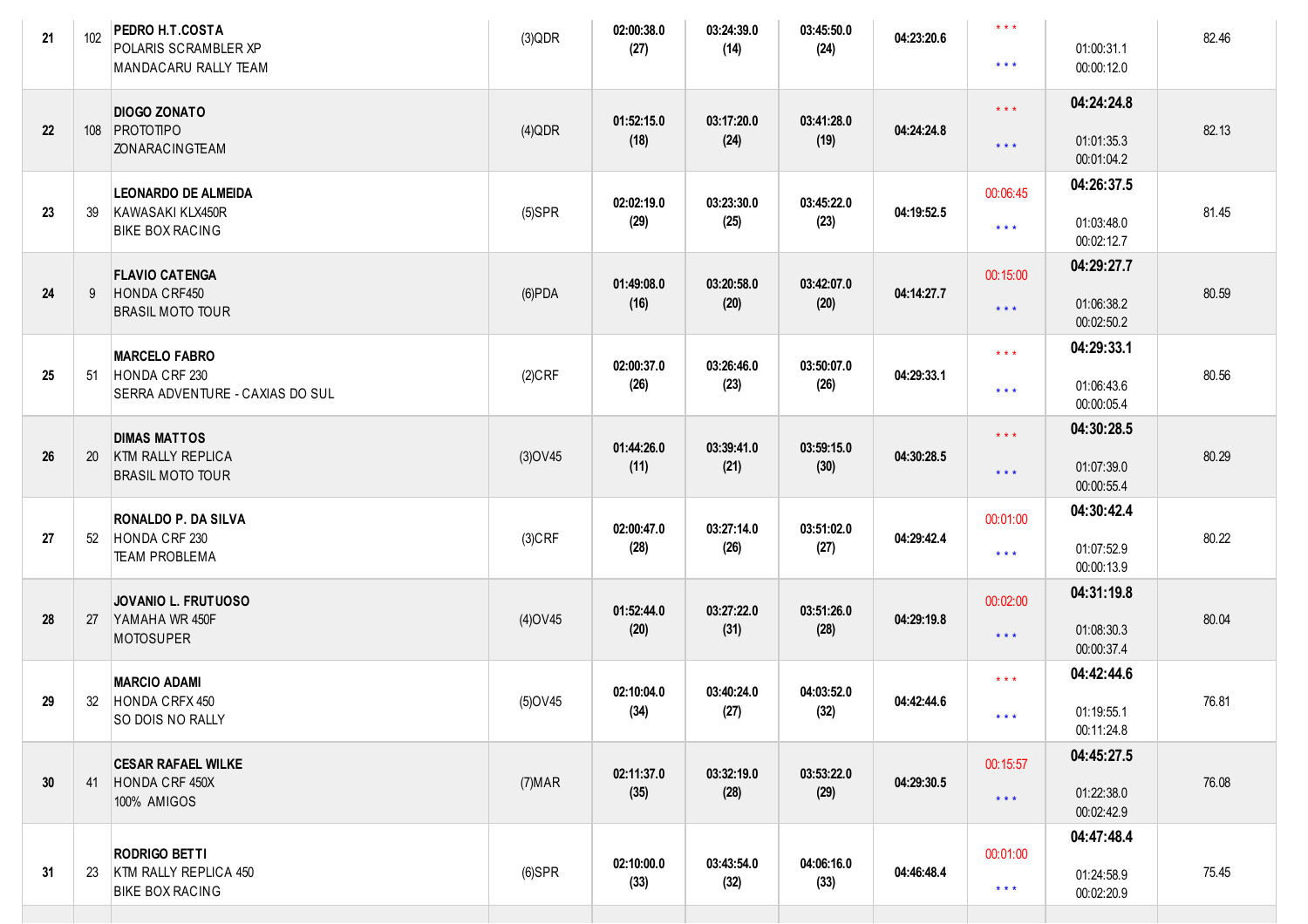| 32 | 30  | <b>CRISTIANO TEIXEIRA</b><br>HONDA CRF 230<br><b>HONDA MOTOFIELD</b> | $(4)$ CRF      | 02:06:43.0<br>(30)      | 03:35:57.0<br>(29)      | 03:59:25.0<br>(31)      | 04:40:52.0 | 00:07:00<br>$\star$ $\star$ $\star$ | 04:47:52.0<br>01:25:02.5 | 75.44 |
|----|-----|----------------------------------------------------------------------|----------------|-------------------------|-------------------------|-------------------------|------------|-------------------------------------|--------------------------|-------|
|    |     |                                                                      |                |                         |                         |                         |            |                                     | 00:00:03.6               |       |
|    |     | <b>HENRIQUE ARENA</b>                                                |                | 02:12:16.0              | 03:45:55.0              | 04:08:30.0              |            | $\star$ $\star$ $\star$             | 04:48:48.9               |       |
| 33 | 14  | KAWASAKI KLX<br><b>BIKE BOX RACING</b>                               | (6) OV45       | (37)                    | (33)                    | (34)                    | 04:48:48.9 | $\star$ $\star$ $\star$             | 01:25:59.4<br>00:00:56.9 | 75.19 |
|    |     | <b>MOARA SACILOTTI</b>                                               |                | 02:09:36.0              | 03:45:43.0              | 04:09:53.0              |            | $\star\star\star$                   | 04:57:11.0               |       |
| 34 | 21  | <b>KAWASAKI KLX</b><br><b>KAWASAKI RINALDI</b>                       | $(7)$ OV45     | (32)                    | (30)                    | (35)                    | 04:57:11.0 | $\star$ $\star$ $\star$             | 01:34:21.5<br>00:08:22.1 | 73.07 |
|    |     | <b>ISRAEL C.SEGUNDO</b>                                              |                | 01:47:48.0              | 03:11:35.0              | 03:33:01.0              |            | 00:55:00                            | 05:02:18.6               |       |
| 35 | 31  | HONDA CRF 450X<br><b>BALSAS OFF ROAD</b>                             | (8) <b>MAR</b> | (14)                    | (36)                    | (14)                    | 04:07:18.6 | $\star$ $\star$ $\star$             | 01:39:29.1<br>00:05:07.6 | 71.83 |
|    |     | <b>SERGIO H. PEDROSO</b>                                             |                | 02:21:46.0              | 03:54:54.0              | 04:19:43.0              |            | $\star\star\star$                   | 05:03:15.7               |       |
| 36 | 49  | HONDA 230 CC<br>100% AMIGOS                                          | $(5)$ CRF      | (40)                    | (35)                    | (39)                    | 05:03:15.7 | $***$                               | 01:40:26.2<br>00:00:57.1 | 71.61 |
|    |     | <b>EDGLEY M.L. SOBRINHO</b>                                          |                | 02:13:18.0              | 03:47:09.0              | 04:14:57.0              |            | 00:04:24                            | 05:04:17.5               |       |
| 37 |     | 106 YAMAHA RAPTOR<br><b>NC RALLY TEAM</b>                            | $(5)$ QDR      | (38)                    | (15)                    | (38)                    | 04:59:53.5 | $\star$ $\star$ $\star$             | 01:41:28.0<br>00:01:01.8 | 71.37 |
|    |     | <b>BRUNO BERALDI</b>                                                 |                | 02:12:03.0              | 03:44:54.0              | 04:10:28.0              |            | 00:10:45                            | 05:04:41.3               |       |
| 38 |     | 109 YAMAHA RAPTOR 700<br><b>BIKE BOX RACING</b>                      | $(6)$ QDR      | (36)                    | (39)                    | (36)                    | 04:53:56.3 | $\star$ $\star$ $\star$             | 01:41:51.8<br>00:00:23.8 | 71.27 |
|    |     | <b>GEISON P. BELMONT</b>                                             |                |                         |                         |                         |            | 00:04:00                            | 05:09:17.8               |       |
| 39 | 103 | PROTOTIPO 1000 4X4<br><b>MAIKON RALLY TEAM</b>                       | $(7)$ QDR      | $\star$ $\star$ $\star$ | $\star$ $\star$ $\star$ | $\star$ $\star$ $\star$ | 05:05:17.8 | $\star$ $\star$ $\star$             | 01:46:28.3<br>00:04:36.5 | 70.21 |
|    |     | <b>JAVIER F. DIEGO</b>                                               |                | 02:15:34.0              | 03:54:54.0              | 04:21:44.0              |            | 00:07:00                            | 05:13:49.8               |       |
| 40 |     | 111   LDE 641 CAN AM<br><b>BIANCHINI RALLY</b>                       | $(8)$ QDR      | (39)                    | (40)                    | (40)                    | 05:06:49.8 | $\star$ $\star$ $\star$             | 01:51:00.3<br>00:04:32.0 | 69.2  |
|    |     | <b>JOAO REGO BARROS</b>                                              |                | 02:32:02.0              | 04:08:32.0              | 04:38:31.0              |            | 00:01:00                            | 05:23:35.1               |       |
| 41 | 34  | YAMAHA YZ250FX<br><b>TOCANTINS NO SERTOES</b>                        | (8) OV 45      | (42)                    | (37)                    | (41)                    | 05:22:35.1 | $\star$ $\star$ $\star$             | 02:00:45.6<br>00:09:45.3 | 67.11 |
|    |     | <b>HELIO PESSOA</b>                                                  |                |                         |                         |                         |            | $\star$ $\star$ $\star$             | 05:30:40.0               |       |
| 42 | 104 | YAMAHA RAPTOR 700<br>PRORALLY                                        | $(9)$ QDR      | 02:32:21.0<br>(43)      | 04:17:40.0<br>(34)      | 04:43:51.0<br>(42)      | 05:30:40.0 | $\star$ $\star$ $\star$             | 02:07:50.5<br>00:07:04.9 | 65.67 |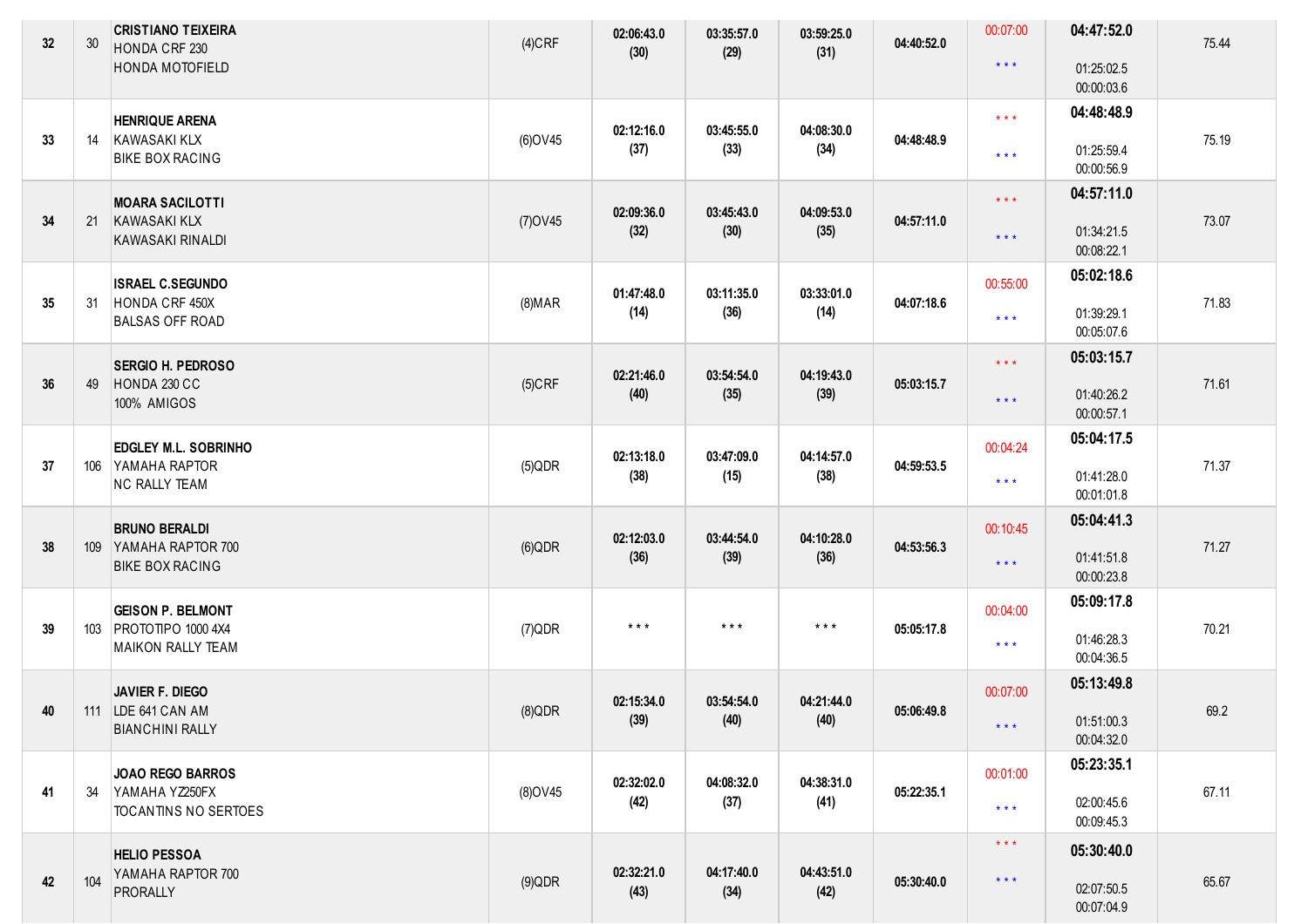| 43 | 40              | <b>WILLIAM UZAL GARCIA</b><br>HUSABERG FE450<br>CONSTRUTECH RACING      | (9) <b>MAR</b>  | 02:22:09.0<br>(41)      | 03:50:19.0<br>(39)      | 04:14:45.0<br>(37)      | 05:02:29.3 | 00:51:48<br>$\star\star\star$       | 05:54:17.3<br>02:31:27.8<br>00:23:37.3 | 61.3  |
|----|-----------------|-------------------------------------------------------------------------|-----------------|-------------------------|-------------------------|-------------------------|------------|-------------------------------------|----------------------------------------|-------|
| 44 | 22              | <b>CHRISTIAN COSTANTINI</b><br>HONDA CRF450X<br><b>ONE RALLY</b>        | $(10)$ MAR      | $\star$ $\star$ $\star$ | $\star$ $\star$ $\star$ | $\star$ $\star$ $\star$ | 04:59:47.7 | 03:35:15<br>$\star$ $\star$ $\star$ | 08:35:02.7<br>05:12:13.2<br>02:40:45.4 | 42.16 |
| 45 |                 | JEFERSON M. NOBRE<br>112 YAMAHA RAPTOR 700<br><b>NC RALLY TEAM</b>      | $(10)$ QDR      | 02:08:30.0<br>(31)      | 04:38:29.0<br>(40)      | 05:02:42.0<br>(43)      | 05:53:58.3 | 03:00:00<br>$\star$ $\star$ $\star$ | 08:53:58.3<br>05:31:08.8<br>00:18:55.6 | 40.67 |
| 46 | 28              | <b>TULIO BORGES MALTA</b><br>HONDA CRF 230CC<br><b>BYMOTO</b>           | $(6)$ CRF       | $\star$ $\star$ $\star$ | $\star$ $\star$ $\star$ | $***$                   | 06:00:00.0 | 03:09:00<br>$\star$ $\star$ $\star$ | 09:09:00.0<br>05:46:10.5<br>00:15:01.7 | 39.56 |
| 47 | 19              | JOSE DE DEUS B. NETO<br>KTM ECX 350<br>O BOTICARIO RALLY                | (11) <b>MAR</b> | $\star$ $\star$ $\star$ | $***$                   | $\star$ $\star$ $\star$ | 06:00:00.0 | 05:21:00<br>$\star$ $\star$ $\star$ | 11:21:00.0<br>07:58:10.5<br>02:12:00.0 | 31.89 |
| 48 | 10 <sup>°</sup> | <b>RICARDO MARTINS</b><br>YAMAHA WR450<br>YAMAHA RINALDI RALLY TEAM     | $(7)$ PDA       | $\star$ $\star$ $\star$ | $\star$ $\star$ $\star$ | $***$                   | 06:00:00.0 | 06:31:00<br>$\star$ $\star$ $\star$ | 12:31:00.0<br>09:08:10.5<br>01:10:00.0 | 28.92 |
| 49 | 15              | <b>MARCOS COLVERO</b><br>KTM EXC450<br><b>BIANCHINI RALLY</b>           | $(8)$ PDA       | $\star$ $\star$ $\star$ | $\star$ $\star$ $\star$ | $\star$ $\star$ $\star$ | 06:00:00.0 | 06:31:00<br>$\star\star\star$       | 12:31:00.0<br>09:08:10.5<br>00:00:00.0 | 28.92 |
| 50 | 16              | <b>RODRIGO MONTEMOR</b><br>HUSQWARNA FE 450<br><b>BIKE BOX RACING</b>   | $(9)$ PDA       | $\star$ $\star$ $\star$ | $\star$ $\star$ $\star$ | $\star$ $\star$ $\star$ | 06:00:00.0 | 06:31:00<br>$\star$ $\star$ $\star$ | 12:31:00.0<br>09:08:10.5<br>00:00:00.0 | 28.92 |
| 51 |                 | <b>KASSIANO BURTETT</b><br>17 HONDA CRF 450X<br><b>BRASIL MOTO TOUR</b> | (12) <b>MAR</b> | $\star$ $\star$ $\star$ | $***$                   | $\star$ $\star$ $\star$ | 06:00:00.0 | 06:31:00<br>$\star$ $\star$ $\star$ | 12:31:00.0<br>09:08:10.5<br>00:00:00.0 | 28.92 |
| 52 | 25              | DANILO S. F. GOMES<br>HONDA CRF X<br>O BOTICARIO RALLY                  | $(13)$ MAR      | $\star$ $\star$ $\star$ | $\star$ $\star$ $\star$ | $\star$ $\star$ $\star$ | 06:00:00.0 | 06:31:00<br>$\star$ $\star$ $\star$ | 12:31:00.0<br>09:08:10.5<br>00:00:00.0 | 28.92 |
| 53 | 35              | <b>SILVIO MARTINS</b><br><b>KTM 450CC</b><br><b>MARTINS RACING</b>      | (9) OV 45       | $\star$ $\star$ $\star$ | $***$                   | $\star$ $\star$ $\star$ | 06:00:00.0 | 06:31:00<br>$\star$ $\star$ $\star$ | 12:31:00.0<br>09:08:10.5<br>00:00:00.0 | 28.92 |